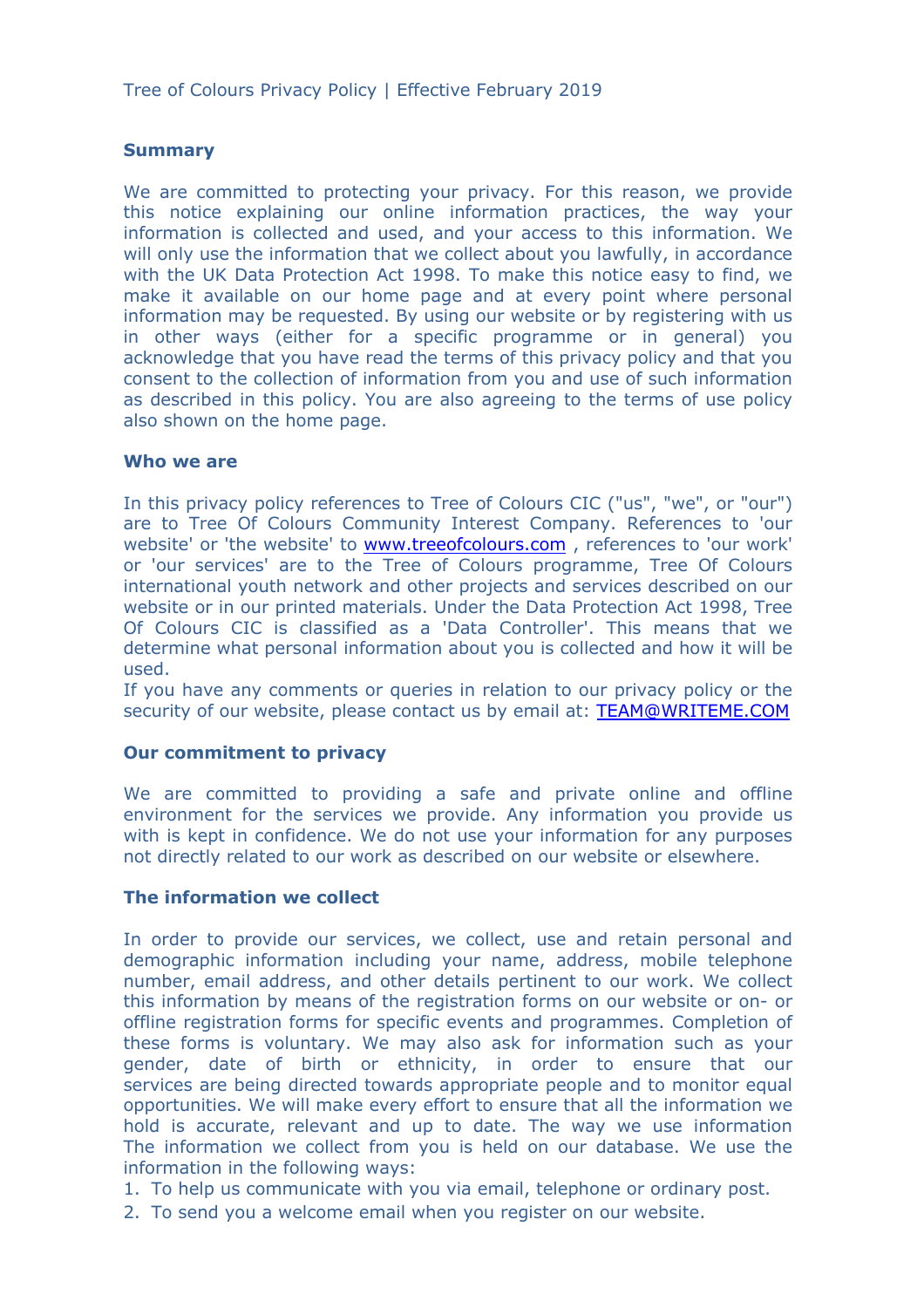- 3. To send you our newsletter and other information relevant to our work.
- 4. To manage and monitor our international youth network.
- 5. To monitor equal opportunities.
- 6. To facilitate entry to our programmes and projects, and to monitor the progress of participants on these programmes and projects.
- 7. To identify suitably skilled or qualified professionals who may be interested in joining our teams in delivering training or other events or working with us in other ways.
- 8. To identify potential partner organisations and to communicate with actual partners.
- 9. To conduct project or other evaluation exercises, in order to report impact and improve the quality of our services.
- 10.To conduct occasional surveys, including market research, or to collect anecdotal evidence relevant to our work.
- 11.To support any reasonable day to day operations of Company

## **Sharing information**

We do not sell, rent, share, or otherwise disclose personally identifiable information with any other organisations or individuals without your permission. The only exception to this rule is as described in our Legal Disclaimer (see below). We may share reports based on our evaluations or research with third parties. Such reports will never contain personally identifiable information. We do not allow other external organisations access to our mailing lists, or to send out information on our behalf.

#### **Cookies**

Our website may use cookies. Cookies are small data files sent to your internet browser, which are stored on your computer's hard drive and subsequently retrieved if you visit the website again. These cookies enable the website to recognise you and any preferred technical settings you have made, and thus to operate more efficiently and provide you with a better experience on any return visit. You can set your Internet browser to reject cookies: however, if you do so, some functions of the website may not work properly.

### **Log data**

Like most other websites, we also gather certain information automatically and store it in log files. This information may include internet protocol (IP) addresses, browser type, internet service provider (ISP), referring / exit pages, operating system, date / time stamp, and "clickstream" data. We use this information to analyse trends, to administer the website, to track visitors' movements around the website and to gather demographic information about our visitors in general. We do not link this automaticallycollected data to any personally identifiable information and we do not pass it on to third parties. However, this information may be used in extreme circumstances by legal authorities for anyone breaching the terms of use policy.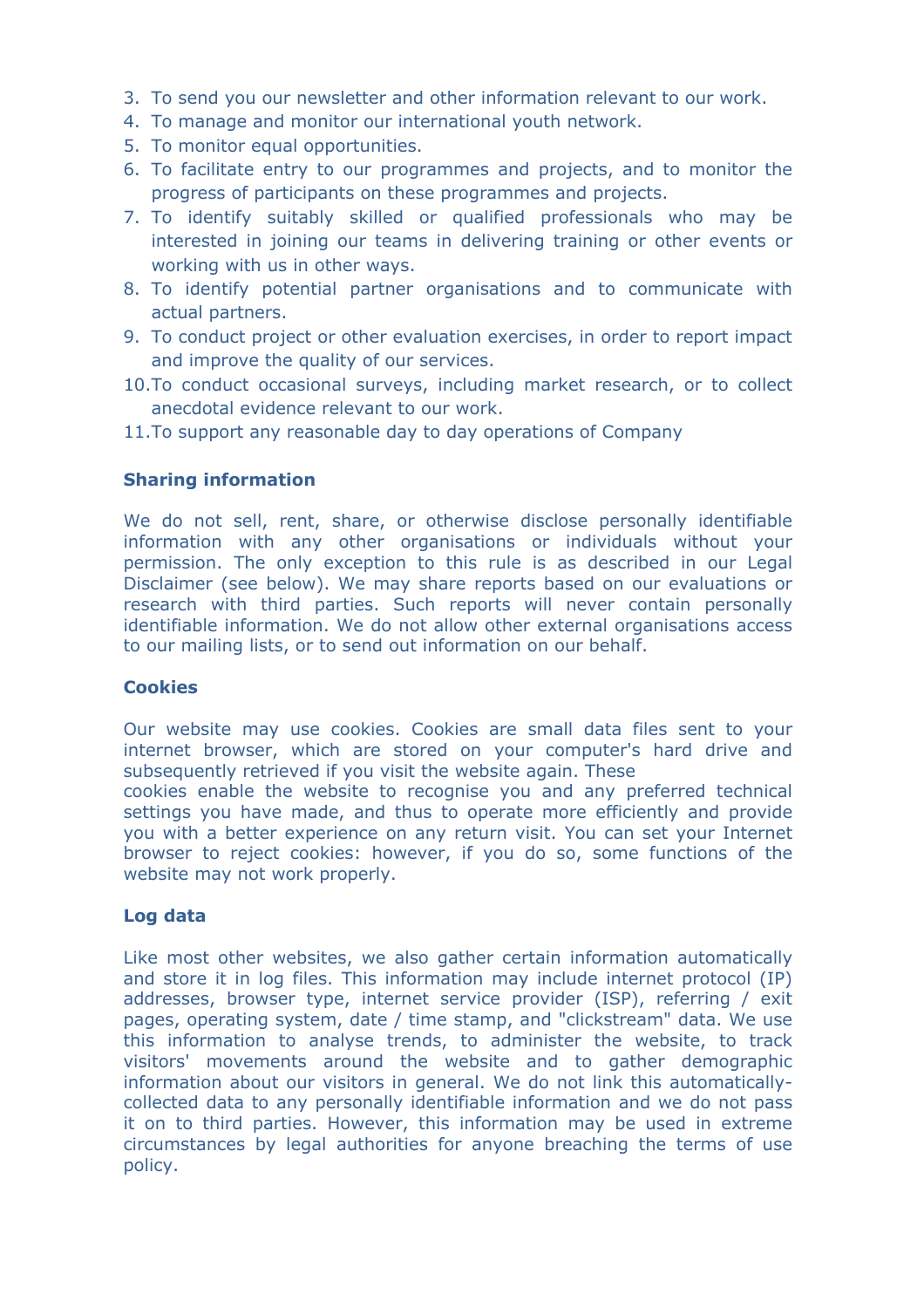## **Confidentiality and security precautions**

When we receive your personal information, we aim to hold it securely within our systems and we take all reasonable measures to prevent the loss, misuse or unauthorised alteration of the information under our control. All employees and data processors who have access to, or are otherwise associated with, the processing of personal data on our behalf, are obliged to respect the confidentiality of such data.

However, no data transmission over the Internet can be absolutely guaranteed to be secure.

Consequently, we cannot absolutely guarantee the security of any information you transmit to us, and you do so at your own risk.

#### **Other sites**

Our website may contain links to other sites which are not owned or controlled by us, and whose policies may differ from ours. We are not responsible for the privacy policies or practices or the content

of such websites or for the privacy policies and practices of third parties. We advise you to be aware when you leave our website and to read the privacy statements of any other website that may collect personally, identifiable information.

#### **Your right of access to your personal information**

You have the right to find out what information we keep about you. To do this, please send us a written request by email above. We will answer your request within 30 days, although we may require you to pay a £25 administration charge for this service. In this case, the 30-day period for processing your request will start after we receive your payment. To maintain security, we may also require proof of your identity. We allow you to challenge the accuracy of any data that we hold about you and, where appropriate, you may request that data we hold be corrected or deleted, as necessary.

# C**hanges to your information, cancellation or opting out**

If your personal information changes, or you wish to opt out of selected services, you should notify us by email, post or telephone and we will update our records. We give you the option to unsubscribe from our newsletter by clicking the 'unsubscribe' button that appears on each newsletter. If you no longer desire our services at all and wish to be removed from our mailing lists, you should contact us by email at the address shown above: we will undertake to remove all your personally identifiable information from our database; we will retain only such information as is necessary for statistical purposes (for example, in order to be able to keep records of the number of people who have participated in our programmes).

### **Changes to this privacy policy**

We reserve the right to change this privacy policy at any time. We will normally post details of any changes on our website 7 days before the changes take effect, unless urgent circumstances require us to change the policy immediately. If we make substantive changes to this policy, we will